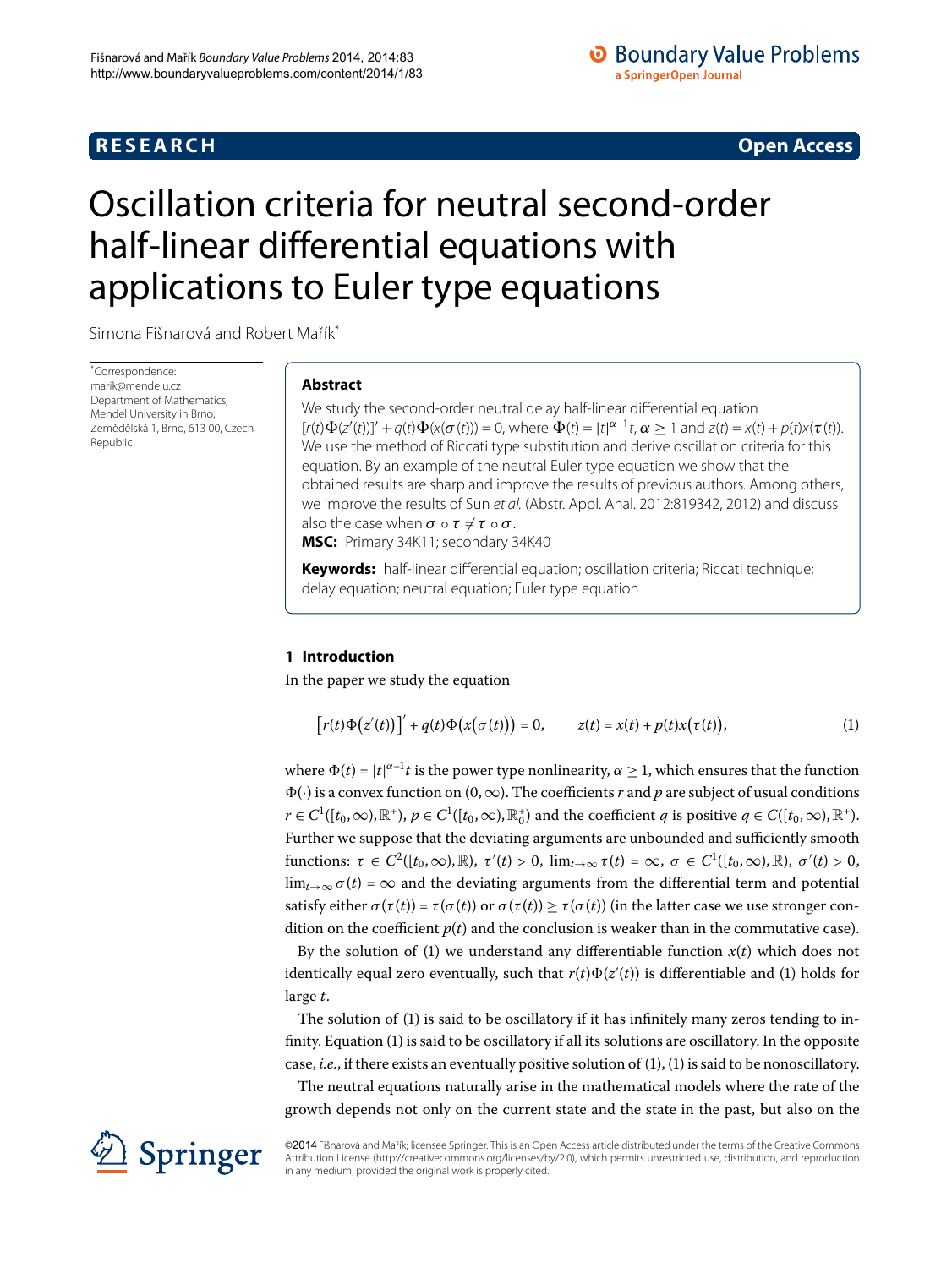rate of change in the past. The paper [[\]](#page-13-0) suggests to imagine a child, which begins to grow more rapidly at the age of about 12 years, growing more and more rapidly until a certain height is approached, at which time there is a rapid slowing of the growth, stopping at the adult height dictated by genes. This process can easily be modeled by neutral equation. Similarly, the paper [2[\]](#page-13-1) suggests one to use a logistic neutral differential equation to model a population of *Daphnia magna*. If in the system modeled by first-order neutral differential equation the mature individuals produce some toxin which inhibits the rate the growth and if the production of this toxin is constant per capita and unit time, then the rate of the growth is inhibited by the term like  $\int^t x(\sigma(s))\,{\rm d}s$  and we naturally obtain the second-order neutral differential equation.

This research is motivated by the paper  $[3]$  $[3]$  $[3]$ , where the main results of  $[3]$  are illustrated by an example of the equation

<span id="page-1-1"></span><span id="page-1-0"></span>
$$
\left[\Phi\big(\big(x(t)+p(t)x(\lambda_1 t)\big)'\big)\right]'+\frac{\beta}{t^{\alpha+1}}\Phi\big(x(\lambda_2 t)\big)=0\tag{2}
$$

with  $0 \leq p(t) \leq p_0 < \infty$ ,  $\alpha \geq 1$ ,  $\beta > 0$ ,  $\lambda_1 \in (0,1)$ .

If  $0 < \lambda_2 \leq \lambda_1$ , then (2[\)](#page-1-0) is proved to be oscillatory if (see [3[,](#page-13-2) Example 5.2])

<span id="page-1-2"></span>
$$
\beta > \frac{2^{\alpha - 1} \alpha^{\alpha + 1}}{(\alpha + 1)^{\alpha + 1} \lambda_2^{\alpha}} \left( 1 + \frac{p_0^{\alpha}}{\lambda_1} \right). \tag{3}
$$

If  $\lambda_2 \in [\lambda_1, \infty)$  $\lambda_2 \in [\lambda_1, \infty)$ [,](#page-13-2) then (2) is proved to be oscillatory if (see [3, Example 5.4])

$$
\beta > \frac{2^{\alpha - 1} \alpha^{\alpha + 1}}{(\alpha + 1)^{\alpha + 1} \lambda_1^{\alpha}} \left( 1 + \frac{p_0^{\alpha}}{\lambda_1} \right). \tag{4}
$$

Note that if we put  $\lambda_1 = \lambda_2 = 1$  and  $p_0 = 0$ , both oscillation constants (3[\)](#page-1-2) and (4) are worse than the constant

<span id="page-1-3"></span>
$$
\beta_E:=\frac{\alpha^{\alpha+1}}{(\alpha+1)^{\alpha+1}}
$$

which is well known to be an optimal oscillation constant for the Euler type equation

$$
\left[\Phi\big(x'(t)\big)\right]' + \frac{\beta}{t^{\alpha+1}}\Phi\big(x(t)\big) = 0;\tag{5}
$$

see [4[,](#page-13-3) Chapter 1.4.2[\]](#page-13-2). The aim of this paper is to develop sharper results than those of [3]. The main idea is to use the classical approach based on Riccati type inequality. Due to the neutral nature of  $(1)$  $(1)$  we have to work with  $(1)$  and with the same equation shifted from  $t$  to  $\tau(t)$ . In contrast to the results of some other authors [\[](#page-13-2)3, 5, 6[\]](#page-13-5), we do not simply sum up the arising Riccati equations, but we develop an advanced technique based on suitable linear combination and careful comparison of  $q(t)$  and  $q(\tau(t))$ . We show that an application of this technique allows to remove the above mentioned disadvantages of the paper [\[](#page-13-2)3] and allows to derive sharper results comparing the results published in the literature. Finally, we also discuss the case when the usual assumption  $\sigma \circ \tau = \tau \circ \sigma$  is broken. This step opens applications to the neutral delay differential equations with proportional delay *σ* and constant delay *τ* .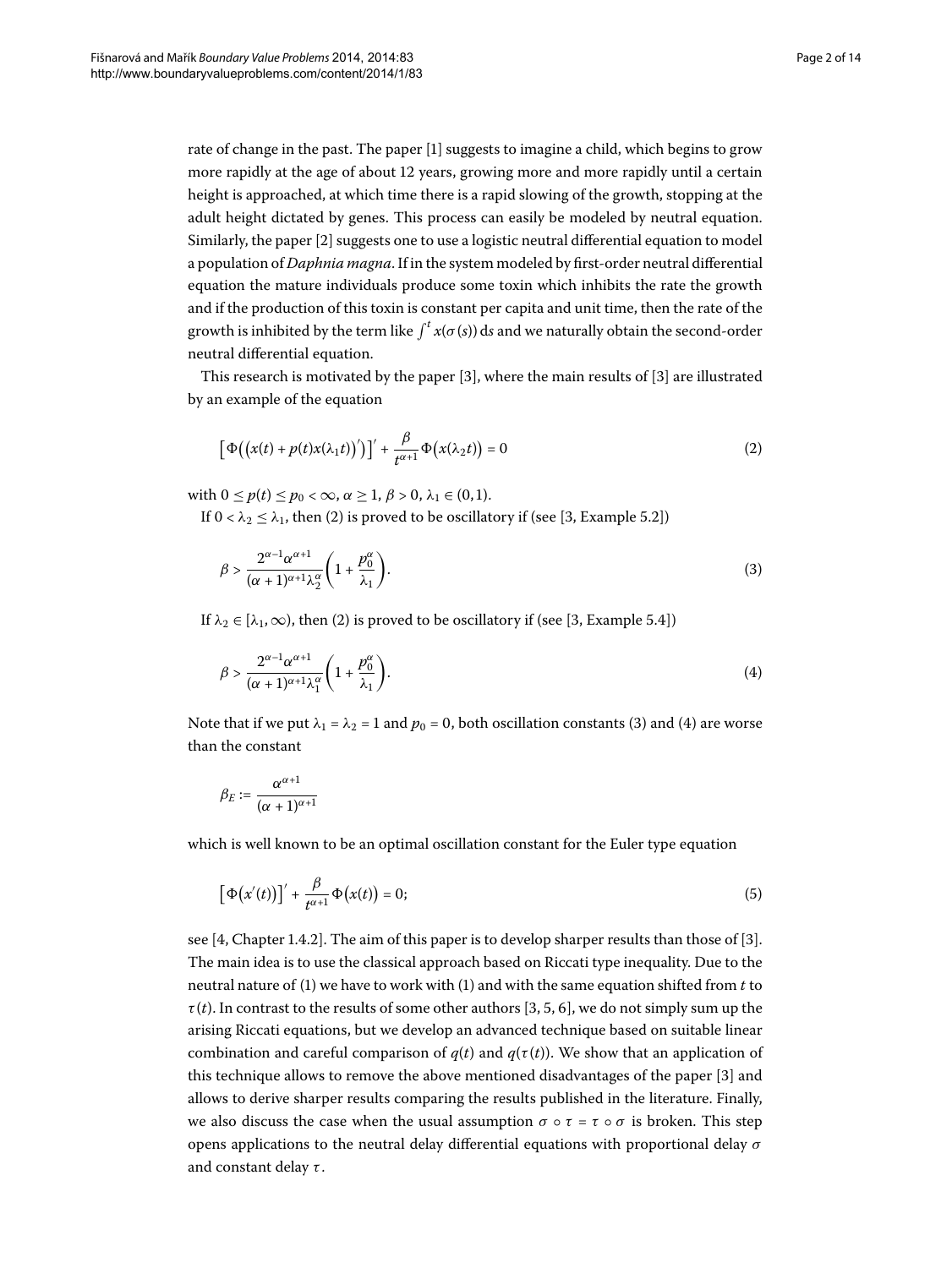The paper is organized as follows. In the following section we formulate inequalities which are used to prove the main results. Section 3 contains main results of the paper and examples which prove that we provide sharp oscillation constant for Euler type differential equation. These criteria are expressed in terms of positive mutually conjugate numbers *l* and *l* <sup>∗</sup>, the multiplicative factor *ϕ*, and a function *Q*(*t*).

#### **2 Preliminary results**

First we derive some technical lemmas - inequalities which are necessary to reduce second-order differential equation into a combination of two first-order Riccati type equa-tions. Note the changes against [\[](#page-13-2)3] and other related papers.

- (i) We use convex linear combination  $(6)$  instead of arithmetic mean in Lemma 2. To achieve this, we consider two positive mutually conjugate numbers *l* and *l* <sup>∗</sup>, *i.e. l* > and  $l^* = \frac{l}{l-1}$ .
- (ii) We relax the condition on the commutativity of the composition of  $\sigma$  and  $\tau$  if  $x$  is an increasing function in Lemma 3.
- (iii) We use new multiplicative factor  $\varphi(t)$  in the definition of the function  $Q(t)$  in Lemma 4[.](#page-3-1) The factor  $\varphi$  allows us to make terms involving  $q(t)$  and  $q(\tau(t))$  closer (or even equal, as in Examples 1 and 4 below) when looking for a smaller one.

<span id="page-2-5"></span>As far as we know, these ideas have never been used in the context of Riccati technique even in the linear case  $\alpha = 1$  and in the section with main results we show that these points are crucial points of the paper which allow to derive sharper results than the results published in the literature.

Throughout the paper  $A_+$  denotes the positive part of  $A$ , *i.e.*  $A_+ = \max\{A, 0\}$ .

<span id="page-2-1"></span>**Lemma 1** *The following inequality holds for every A and every B*  $\geq$  0,  $\omega$   $\geq$  0:

<span id="page-2-0"></span>
$$
A\omega - B\omega^{\frac{\alpha+1}{\alpha}} \leq \frac{\alpha^{\alpha}}{(\alpha+1)^{\alpha+1}} A^{\alpha+1}_{+} \frac{1}{B^{\alpha}}.
$$

*Proof* The inequality is trivial if  $A \le 0$  and a special case of the Young inequality if  $A > 0$ .  $\Box$ 

<span id="page-2-2"></span>**Lemma 2** *The following inequality holds for*  $\alpha \geq 1$ *, positive mutually conjugate numbers l*, *l* <sup>∗</sup>, *and nonnegative a and b*:

<span id="page-2-3"></span>
$$
\frac{1}{l}a^{\alpha} + \frac{1}{l^*}b^{\alpha} \ge \left(\frac{1}{l}a + \frac{1}{l^*}b\right)^{\alpha}.
$$
\n(6)

*Proof* The proof follows immediately from the convexity of  $x^α$ .  $□$ 

**Lemma**  *Suppose that either*

<span id="page-2-4"></span>
$$
\sigma(\tau(t)) = \tau(\sigma(t)) \tag{7}
$$

*or suppose that x is an increasing function and*

$$
\sigma(\tau(t)) \geq \tau(\sigma(t)). \tag{8}
$$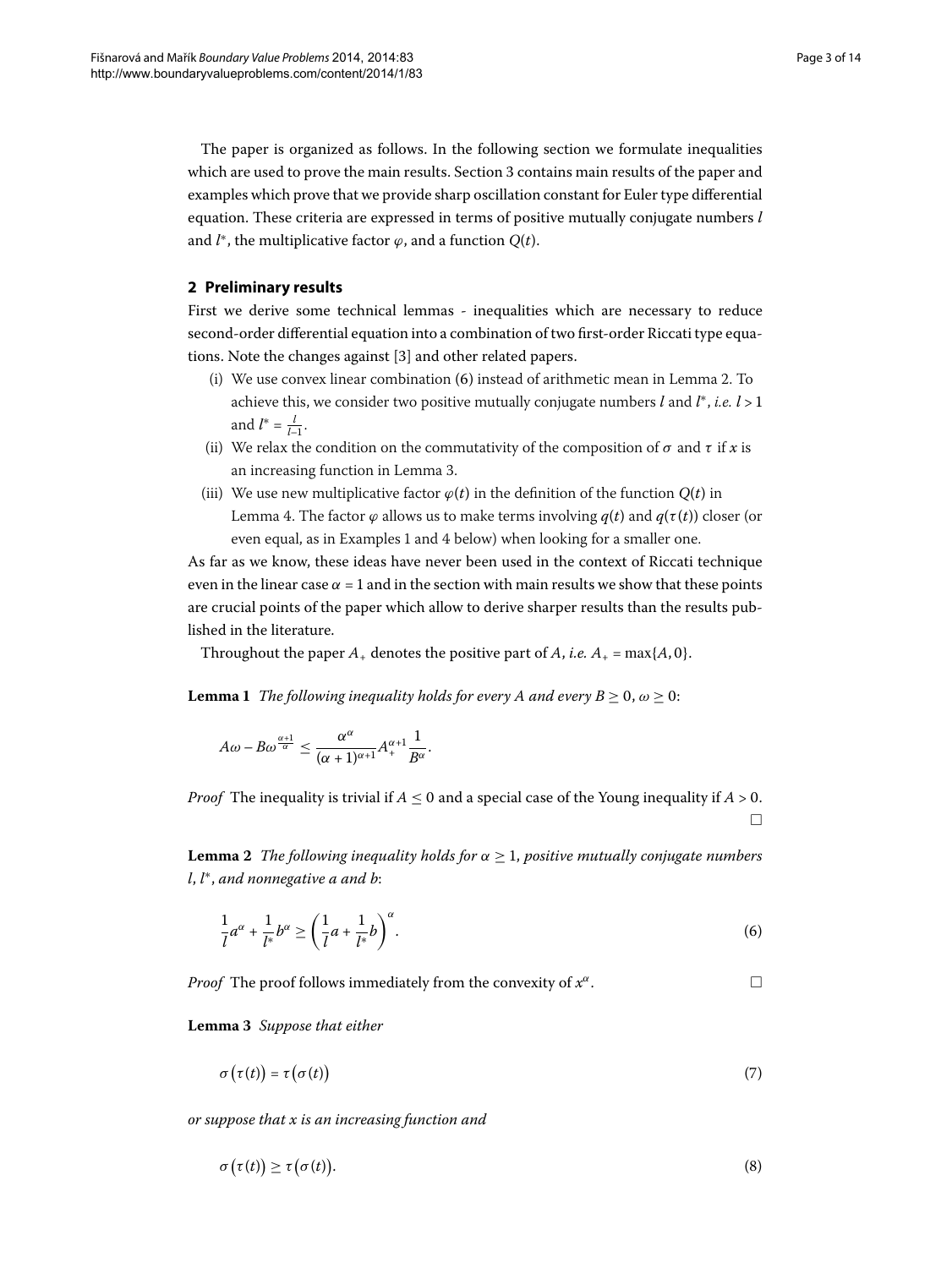*The inequality*

<span id="page-3-4"></span><span id="page-3-3"></span>
$$
l^{\alpha-1}x^{\alpha}(\sigma(t)) + (l^*)^{\alpha-1}p^{\alpha}(\sigma(t))x^{\alpha}(\sigma(\tau(t))) \geq z^{\alpha}(\sigma(t))
$$
\n(9)

<span id="page-3-1"></span>*holds for positive mutually conjugate numbers l*, *l* <sup>∗</sup>, *and every t which satisfies x*(*σ*(*t*)) ≥  $and x(\sigma(\tau(t))) \geq 0.$ 

*Proof* From the previous lemma using  $a = lx(\sigma(t))$  and  $b = l^*p(\sigma(t))x(\sigma(\tau(t)))$  and also from the definition of *z*(*t*) and the fact that  $x(\sigma(\tau(t))) \geq x(\tau(\sigma(t)))$ .

**Lemma 4** Let x be solution of (1[\)](#page-2-3). Suppose that either (7) holds or suppose that x is an *increasing function and* (8[\)](#page-2-4) *holds*. *The inequality* 

<span id="page-3-6"></span>
$$
l^{\alpha-1}\big[r(t)\Phi\big(z'(t)\big)\big]'+\big(l^*\big)^{\alpha-1}\varphi(t)\frac{p^{\alpha}(\sigma(t))}{\tau'(t)}\big[r\big(\tau(t)\big)\Phi\big(z'\big(\tau(t)\big)\big)\big]'+Q(t)z^{\alpha}\big(\sigma(t)\big)\leq 0, \tag{10}
$$

*where*

<span id="page-3-5"></span>
$$
Q(t) = \min\{q(t), \varphi(t)q(\tau(t))\}\tag{11}
$$

*is valid for positive mutually conjugate numbers l*, *l* <sup>∗</sup>, *and a positive function ϕ*(*t*) *whenever*  $x(\sigma(t))$  *and*  $x(\sigma(\tau(t)))$  *are nonnegative. Moreover, if there exist numbers*  $p_0$  *<i>and*  $\tau_0$  *such that*  $p(t) \leq p_0 < \infty$ ,  $\tau'(t) \geq \tau_0 > 0$ , we have also

<span id="page-3-2"></span>
$$
l^{\alpha-1}\big[r(t)\Phi\big(z'(t)\big)\big]'+\big(l^*\big)^{\alpha-1}\varphi(t)\frac{p_0^{\alpha}}{\tau_0}\big[r\big(\tau(t)\big)\Phi\big(z'\big(\tau(t)\big)\big)\big]'+Q(t)z^{\alpha}\big(\sigma(t)\big)\leq 0,\qquad (12)
$$

*whenever x*( $\sigma(t)$ ) and x( $\sigma(\tau(t))$ ) are nonnegative and  $[r(\tau(t))\Phi(z'(\tau(t)))]'$  is negative.

*Proof* To obtain the second term from the definition of *z* we shift [\(](#page-0-1)1) from *t* to  $\tau(t)$  and multiply by  $p^{\alpha}(\sigma(t))$ . We get

$$
\frac{p^{\alpha}(\sigma(t))}{\tau'(t)}\big[r(\tau(t))\Phi(z'(\tau(t)))\big]'+q(\tau(t))p^{\alpha}(\sigma(t))x^{\alpha}(\sigma(\tau(t)))=0,
$$
\n(13)

where  $z'(\tau(t)) = \frac{dz(s)}{ds}|_{s=\tau(t)}$ .

Now we multiply (1[\)](#page-3-2) by  $l^{\alpha-1}$ , (13) by  $\varphi(t) (l^*)^{\alpha-1}$ , and we add. We obtain

$$
0 \geq l^{\alpha-1} \big[ r(t) \Phi(z'(t)) \big]' + (l^*)^{\alpha-1} \varphi(t) \frac{p^{\alpha}(\sigma(t))}{\tau'(t)} \big[ r(\tau(t)) \Phi(z'(\tau(t))) \big]'
$$
  
+ min $\big\{ q(t), \varphi(t) q(\tau(t)) \big\} \big[ l^{\alpha-1} x^{\alpha} (\sigma(t)) + (l^*)^{\alpha-1} p^{\alpha} (\sigma(t)) x^{\alpha} (\sigma(\tau(t))) \big].$ 

<span id="page-3-0"></span>Now (10[\)](#page-3-3) follows from the definition of *Q* and from (9). Inequality (12) follows from (10) and from the fact that  $[r(\tau(t))\Phi(z'(\tau(t)))]'$  is negative.

#### **3 Main results with applications to Euler type equation**

Now we are ready to prove the main results of the paper. The function *Q* which appears in these criteria is a function defined by  $(11)$  $(11)$ .

We will distinguish two cases:  $\sigma(t) \leq \tau(t)$  and  $\tau(t) \leq \sigma(t)$ . Let us start with the first case.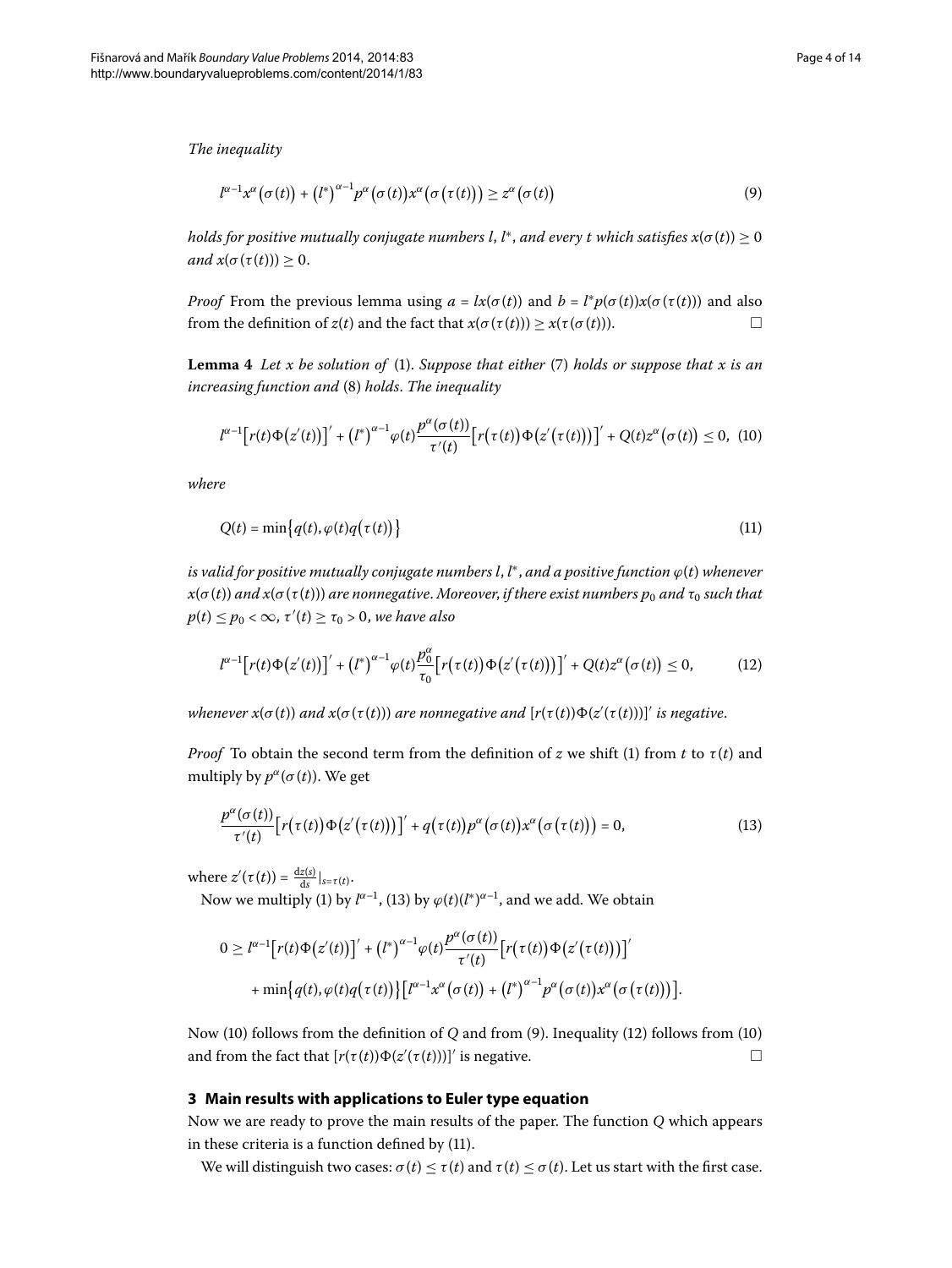<span id="page-4-2"></span>**Theorem 1** *Suppose that* (7[\)](#page-2-3) *and* 

<span id="page-4-0"></span>
$$
\int^{\infty} \frac{1}{r^{1/\alpha}(t)} dt = \infty
$$
\n(14)

*hold. Further suppose that*  $\sigma(t) \leq t$ ,  $\sigma(t) \leq \tau(t)$  *and there exist positive mutually conjugate numbers l, l\* and positive functions*  $\rho \in C^1([t_0, \infty), \mathbb{R}^+)$ ,  $\varphi(t)$  *such that* 

<span id="page-4-1"></span>
$$
\limsup_{t \to \infty} \int_{t_0}^t \rho(s)Q(s) - \frac{1}{(\alpha + 1)^{\alpha + 1}} \frac{\rho(s)r(\sigma(s))}{(\sigma'(s))^{\alpha}} \times \left[ l^{\alpha - 1} \left( \frac{\rho'_+(s)}{\rho(s)} \right)^{\alpha + 1} + (l^*)^{\alpha - 1} \frac{p^{\alpha}(\sigma(s))\varphi(s)}{\tau'(s)} \times \left( \frac{\rho'(s)}{\rho(s)} + \left( \frac{p^{\alpha}(\sigma(s))\varphi(s)}{\tau'(s)} \right)^{\alpha} \frac{\tau'(s)}{p^{\alpha}(\sigma(s))\varphi(s)} \right)_{+}^{\alpha + 1} ds = \infty.
$$
\n(15)

*Then* (1) *is oscillatory*.

*Proof* Suppose, by contradiction, that all of the assumptions of the theorem hold and there exists a solution  $x(t)$  $x(t)$  $x(t)$  of (1) and a number  $t_1 > t_0$  which satisfies

$$
\min\{x(t),x(\tau(t)),x(\sigma(t)),x(\tau(\sigma(t)))\}>0
$$

for every  $t > t_1$ .

Condition  $(14)$  ensures that the corresponding function  $z$  is eventually increasing. In fact, from  $(1)$  we have

$$
(r(t)\Phi(z'(t)))' = -q(t)\Phi(x(\sigma(t))) < 0
$$

for  $t \in (t_1, \infty)$ . Hence  $r(t)\Phi(z'(t))$  is decreasing and either

$$
\Phi(z'(t)) > 0 \quad \text{or} \quad \Phi(z'(t)) < 0
$$

for large *t*.

Suppose that there exists  $T > t_1$  such that  $\Phi(z'(t)) < 0$  for  $t \geq T$ . There exists a positive constant *M* such that

$$
r(t)\Phi(z'(t)) < -M < 0
$$

and

$$
z'(t) < -\Phi^{-1}(M)r^{-1/\alpha}(t)
$$

for  $t \geq T$ . Integrating this inequality over the interval  $(T, t)$  we get

$$
z(t) \le z(T) - \Phi^{-1}(M) \int_T^t r^{-1/\alpha}(s) \, ds.
$$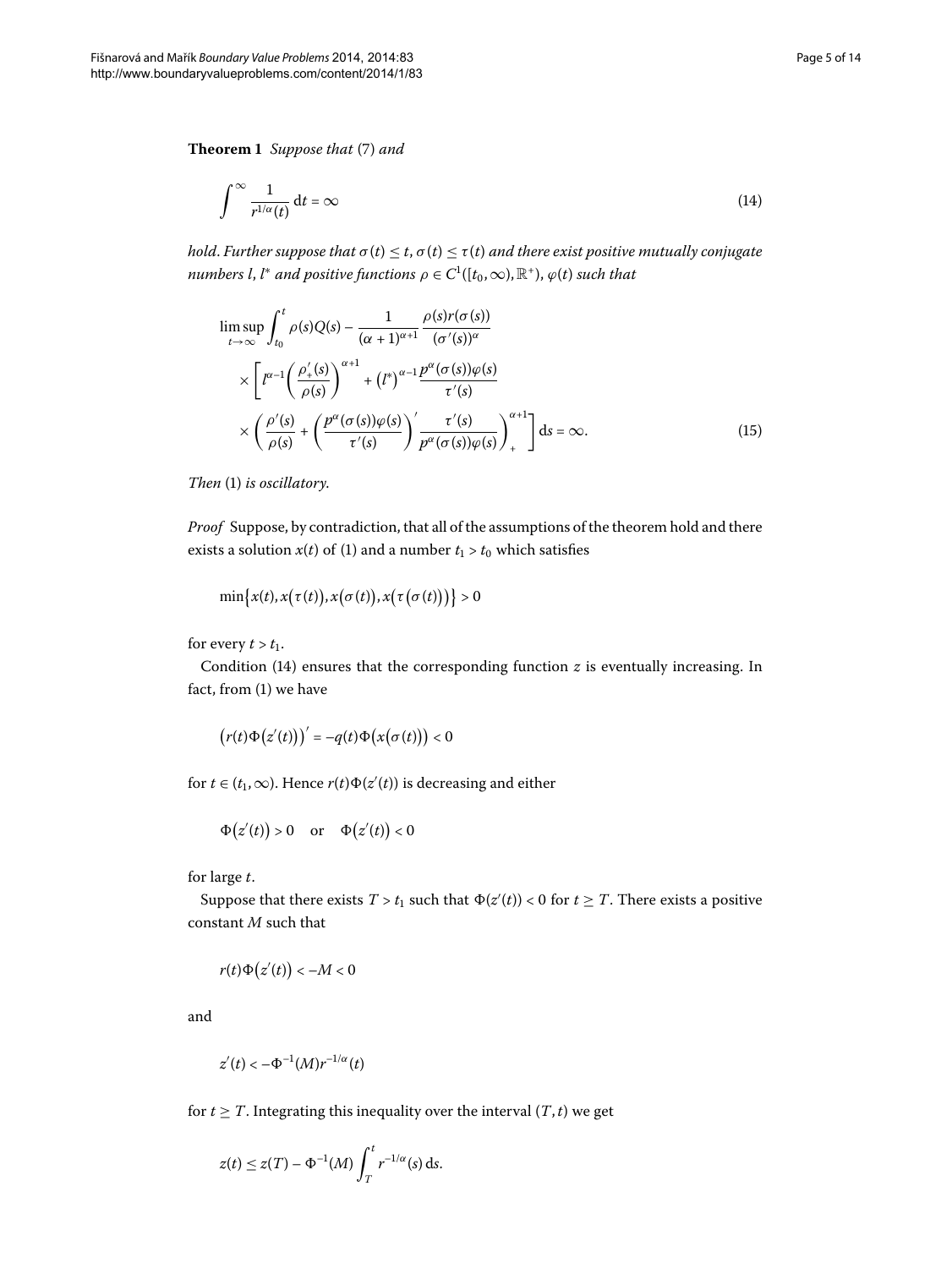Letting  $t \to \infty$  we have a negative upper bound for the function *z* and large *t*. However, the positivity of both  $x(t)$  and  $x(\tau(t))$  implies positivity of *z*. This contradiction proves that  $\Phi(z'(t))$  > 0 and  $z'(t)$  > 0 eventually.

Consequently, we will work on the interval  $(t_2, \infty)$  where  $t_2$  is such that

<span id="page-5-2"></span>
$$
\min\bigl\{x(t),x\bigl(\tau(t)\bigr),x\bigl(\sigma(t)\bigr),x\bigl(\sigma\bigl(\tau(t)\bigr)\bigr),z'(t),z'\bigl(\tau(t)\bigr),z'\bigl(\sigma(t)\bigr),z'\bigl(\tau\bigl(\sigma(t)\bigr)\bigr)\bigr\}>0
$$

for every  $t > t_2$ .

Define

$$
\omega(t) = \rho(t) \frac{r(t)(z'(t))^{\alpha}}{z^{\alpha}(\sigma(t))}.
$$
\n(16)

Clearly  $\omega(t) > 0$  and

$$
\omega'(t)=\rho'(t)\frac{r(t)(z'(t))^\alpha}{z^\alpha(\sigma(t))}+\rho(t)\frac{(r(t)(z'(t))^\alpha)'}{z^\alpha(\sigma(t))}-\alpha\rho(t)\frac{r(t)(z'(t))^\alpha z'(\sigma(t))\sigma'(t)}{z^{\alpha+1}(\sigma(t))}.
$$

From  $\sigma(t) \leq t$  and from the monotonicity of  $r(t)\Phi(z'(t))$  we have

<span id="page-5-3"></span><span id="page-5-0"></span>
$$
z'(\sigma(t)) \ge \left(\frac{r(t)}{r(\sigma(t))}\right)^{1/\alpha} z'(t)
$$

and combining these computations we get

$$
\omega'(t) \leq \frac{\rho'(t)}{\rho(t)}\omega(t) + \rho(t)\frac{(r(t)(z'(t))^{\alpha})'}{z^{\alpha}(\sigma(t))} - \frac{\alpha\sigma'(t)}{\rho^{1/\alpha}(t)r^{1/\alpha}(\sigma(t))}\omega^{\frac{\alpha+1}{\alpha}}(t). \tag{17}
$$

Further we define

$$
v(t) = \rho(t) \frac{r(\tau(t))(z'(\tau(t)))^{\alpha}}{z^{\alpha}(\sigma(t))},
$$
\n(18)

we use the obvious fact  $v(t) > 0$  and differentiate

$$
v'(t) = \rho'(t) \frac{r(\tau(t))(z'(\tau(t)))^{\alpha}}{z^{\alpha}(\sigma(t))} + \rho(t) \frac{(r(\tau(t))(z'(\tau(t)))^{\alpha})'}{z^{\alpha}(\sigma(t))}
$$

$$
-\alpha \rho(t) \frac{r(\tau(t))(z'(\tau(t)))^{\alpha} z'(\sigma(t))\sigma'(t)}{z^{\alpha+1}(\sigma(t))}.
$$

Using the monotonicity of  $r(t)\Phi(z'(t))$  and  $\sigma(t) \leq \tau(t)$  we have

<span id="page-5-1"></span>
$$
z'(\sigma(t)) \geq \left(\frac{r(\tau(t))}{r(\sigma(t))}\right)^{1/\alpha} z'(\tau(t))
$$

and hence

$$
v'(t) \leq \frac{\rho'(t)}{\rho(t)}v(t) + \rho(t)\frac{(r(\tau(t))(z'(\tau(t)))^{\alpha})'}{z^{\alpha}(\sigma(t))} - \frac{\alpha\sigma'(t)}{\rho^{1/\alpha}(t)r^{1/\alpha}(\sigma(t))}\nu^{\frac{\alpha+1}{\alpha}}(t). \tag{19}
$$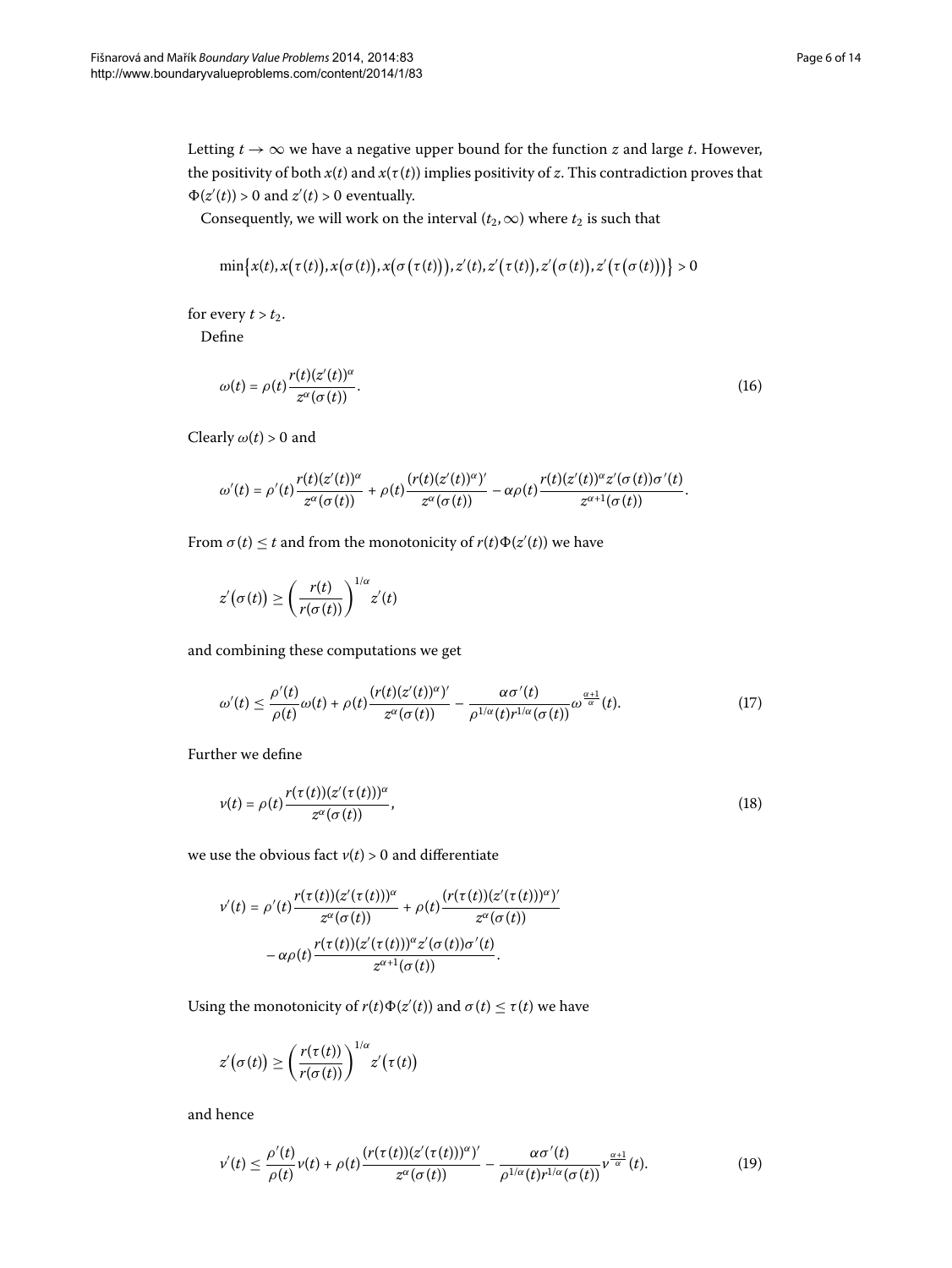Multiplying (17[\)](#page-5-1) by  $l^{\alpha-1}$ , (19) by  $(l^*)^{\alpha-1}\frac{p^\alpha(\sigma(t))\varphi(t)}{\tau'(t)}$ , adding the resulting inequalities and using  $(10)$ , we get

$$
l^{\alpha-1}\omega'(t) + (l^*)^{\alpha-1}\frac{p^{\alpha}(\sigma(t))\varphi(t)}{\tau'(t)}\nu'(t)
$$
  
\n
$$
\leq -\rho(t)Q(t) + l^{\alpha-1}\left[\frac{\rho'(t)}{\rho(t)}\omega(t) - \frac{\alpha\sigma'(t)}{\rho^{1/\alpha}(t)r^{1/\alpha}(\sigma(t))}\omega^{\frac{\alpha+1}{\alpha}}(t)\right] + (l^*)^{\alpha-1}\left[\frac{p^{\alpha}(\sigma(t))\varphi(t)}{\tau'(t)}\frac{\rho'(t)}{\rho(t)}\nu(t) - \frac{p^{\alpha}(\sigma(t))\varphi(t)}{\tau'(t)}\frac{\alpha\sigma'(t)}{\rho^{1/\alpha}(t)r^{1/\alpha}(\sigma(t))}\nu^{\frac{\alpha+1}{\alpha}}(t)\right].
$$

Using the product rule for derivatives we obtain

$$
l^{\alpha-1}\omega'(t) + (l^*)^{\alpha-1} \left(\frac{p^{\alpha}(\sigma(t))\varphi(t)}{\tau'(t)}\nu(t)\right)'
$$
  
\n
$$
\leq -\rho(t)Q(t) + l^{\alpha-1} \left[\frac{\rho'(t)}{\rho(t)}\omega(t) - \frac{\alpha\sigma'(t)}{\rho^{1/\alpha}(t)r^{1/\alpha}(\sigma(t))}\omega^{\frac{\alpha+1}{\alpha}}(t)\right]
$$
  
\n
$$
+ (l^*)^{\alpha-1} \left[\left(\frac{p^{\alpha}(\sigma(t))\varphi(t)}{\tau'(t)}\frac{\rho'(t)}{\rho(t)} + \left(\frac{p^{\alpha}(\sigma(t))\varphi(t)}{\tau'(t)}\right)'\right)\nu(t)\right]
$$
  
\n
$$
- \frac{p^{\alpha}(\sigma(t))\varphi(t)}{\tau'(t)} \frac{\alpha\sigma'(t)}{\rho^{1/\alpha}(t)r^{1/\alpha}(\sigma(t))}\nu^{\frac{\alpha+1}{\alpha}}(t)\right]
$$

and Lemma 1 implies

$$
l^{\alpha-1}\omega'(t) + (l^*)^{\alpha-1} \left(\frac{p^{\alpha}(\sigma(t))\varphi(t)}{\tau'(t)}\nu(t)\right)'
$$
  
\n
$$
\leq -\rho(t)Q(t) + l^{\alpha-1} \frac{\alpha^{\alpha}}{(\alpha+1)^{\alpha+1}} \left(\frac{\rho'_+(t)}{\rho(t)}\right)^{\alpha+1} \frac{\rho(t)r(\sigma(t))}{\alpha^{\alpha}(\sigma'(t))^{\alpha}}
$$
  
\n
$$
+ (l^*)^{\alpha-1} \frac{\alpha^{\alpha}}{(\alpha+1)^{\alpha+1}} \left(\frac{p^{\alpha}(\sigma(t))\varphi(t)}{\tau'(t)}\frac{\rho'(t)}{\rho(t)} + \left(\frac{p^{\alpha}(\sigma(t))\varphi(t)}{\tau'(t)}\right)'\right)^{\alpha+1}
$$
  
\n
$$
\times \frac{(\tau'(t))^{\alpha}}{p^{\alpha^2}(\sigma(t))\varphi^{\alpha}(t)} \frac{\rho(t)r(\sigma(t))}{\alpha^{\alpha}(\sigma'(t))^{\alpha}}.
$$

Integrating from  $t_2$  to  $t$ 

$$
l^{\alpha-1}\omega(t) - l^{\alpha-1}\omega(t_2) + (l^*)^{\alpha-1}\frac{p^{\alpha}(\sigma(t))\varphi(t)}{\tau'(t)}\nu(t) - (l^*)^{\alpha-1}\frac{p^{\alpha}(\sigma(t_2))\varphi(t_2)}{\tau'(t_2)}\nu(t_2)
$$
  
\n
$$
\leq -\int_{t_2}^t \rho(s)Q(s) - \frac{1}{(\alpha+1)^{\alpha+1}}\frac{\rho(s)r(\sigma(s))}{(\sigma'(s))^{\alpha}}
$$
  
\n
$$
\times \left[l^{\alpha-1}\left(\frac{\rho'_+(s)}{\rho(s)}\right)^{\alpha+1} + (l^*)^{\alpha-1}\frac{p^{\alpha}(\sigma(s))\varphi(s)}{\tau'(s)}\right)\right]
$$
  
\n
$$
\times \left(\frac{\rho'(s)}{\rho(s)} + \left(\frac{p^{\alpha}(\sigma(s))\varphi(s)}{\tau'(s)}\right)' \frac{\tau'(s)}{p^{\alpha}(\sigma(s))\varphi(s)}\right)_{+}^{\alpha+1}\right] ds.
$$

Multiplying by  $-1$  and taking into account the fact that both  $\omega(t)$  and  $\frac{p^\alpha(\sigma(t))\varphi(t)}{ \tau'(t)}\nu(t)$  are non-negative we get a finite upper bound for the integral from (15[\)](#page-4-1), which contradicts [\(](#page-4-1)15).  $\,\Box$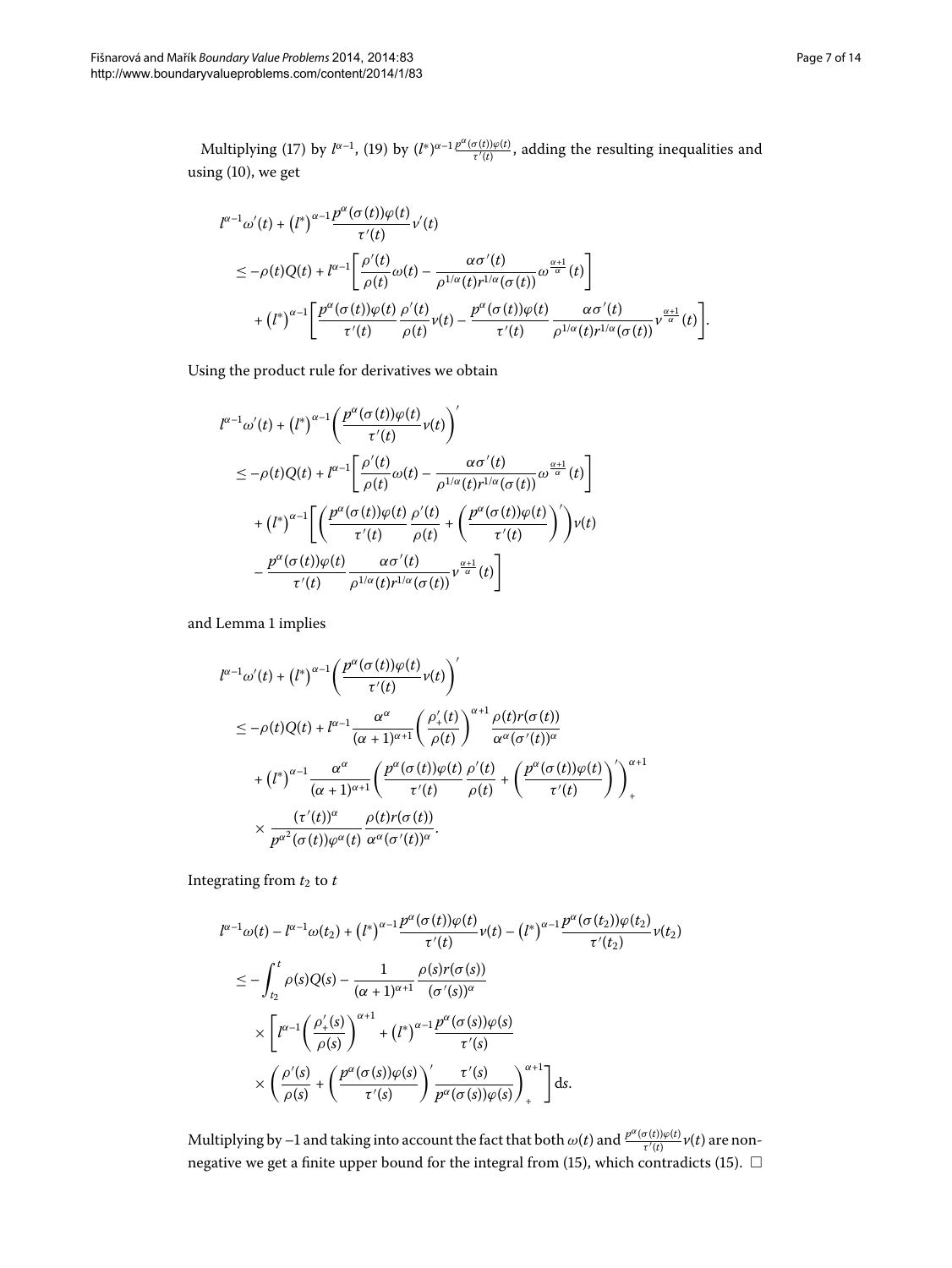<span id="page-7-4"></span>**Remark 1** Under the conditions  $l = l^* = 2$ ,  $\varphi(t) = 1$  we can obtain [\[](#page-13-2)3, Theorem 3.1] as a corollary of Theorem 1[,](#page-4-2) since the inequality

$$
\left(\frac{\rho'(s)}{\rho(s)}+\left(\frac{p^{\alpha}(\sigma(s))\varphi(s)}{\tau'(s)}\right)'\frac{\tau'(s)}{p^{\alpha}(\sigma(s))\varphi(s)}\right)_{+}\leq \frac{\rho'_+(s)}{\rho(s)}+\left(\left(\frac{p^{\alpha}(\sigma(s))\varphi(s)}{\tau'(s)}\right)'\frac{\tau'(s)}{p^{\alpha}(\sigma(s))\varphi(s)}\right)_{+}
$$

<span id="page-7-3"></span>holds.

The following corollary is in fact a variant of Theorem 1 if  $p(t)$  is bounded above by a nonnegative number and *τ'*(*t*[\)](#page-4-1) is bounded below by a positive number. Since (15) is not simply monotone with respect to  $p(t)$  and  $\tau(t)$ , we have to include the corresponding estimates in the opening part of the proof.

**Corollary 1** *Suppose that* [\(](#page-2-3)7[\)](#page-4-0), (14),  $\sigma(t) \leq t$  *and*  $\sigma(t) \leq \tau(t)$  *are satisfied and there exist*  $constants p_0 \ge 0$  and  $\tau_0 > 0$  such that  $p(t) \le p_0 < \infty$  and  $\tau'(t) \ge \tau_0$ . If there exist positive *mutually conjugate numbers l*, *l* <sup>∗</sup>, *and positive functions ρ*(*t*), *ϕ*(*t*) *such that*

<span id="page-7-1"></span>
$$
\limsup_{t \to \infty} \int_{t_0}^t \rho(s)Q(s) - \frac{1}{(\alpha + 1)^{\alpha + 1}} \frac{\rho(s)r(\sigma(s))}{(\sigma'(s))^{\alpha}} \times \left[ l^{\alpha - 1} \left( \frac{\rho'_+(s)}{\rho(s)} \right)^{\alpha + 1} + (l^*)^{\alpha - 1} \frac{p_0^{\alpha} \varphi(s)}{\tau_0} \left( \frac{\rho'(s)}{\rho(s)} + \left( \frac{p_0^{\alpha} \varphi(s)}{\tau_0} \right)^{\alpha} \frac{\tau_0}{p_0^{\alpha} \varphi(s)} \right) \right] ds = \infty, \quad (20)
$$

<span id="page-7-0"></span>*then* (1[\)](#page-0-1) *is oscillatory*.

*Proof* The proof is the same as the proof of Theorem 1[,](#page-4-2) we just use (12[\)](#page-3-3) instead of (10) and in the remaining part of the proof we replace  $p(t)$  by  $p_0$  and  $\tau'(t)$  by  $\tau_0.$ 

**Example 1** For the Euler type equation (2[\)](#page-1-0) with  $0 < \lambda_2 \leq \lambda_1 < 1$  we have  $q(t) = \frac{\beta}{t^{\alpha+1}}$ ,  $r(t) =$ 1,  $\sigma(t) = \lambda_2 t$ ,  $\sigma'(t) = \lambda_2$ ,  $\tau(t) = \lambda_1 t$ ,  $\tau'(t) = \tau_0 = \lambda_1$ ,  $q(\tau(t)) = \frac{\beta}{\lambda_1^{\alpha+1} t^{\alpha+1}}$ . Denote  $\varphi(t) = \lambda_1^{\alpha+1} t^{\alpha+1}$ and  $\rho(t) = t^{\alpha}$ . With this setting we have  $q(t) = \varphi(t)q(\tau(t))$  and hence  $Q(t) = q(t)$ . Further  $\rho(t)Q(t) = \frac{\beta}{t}, \frac{\rho'(t)}{\rho(t)} = \frac{\alpha}{t}, \frac{p_0^{\alpha}\varphi(t)}{\tau_0} = (p_0\lambda_1)^{\alpha}$  and (20) becomes

<span id="page-7-2"></span>
$$
\left[\beta - \left(\frac{\alpha}{\alpha+1}\right)^{\alpha+1} \frac{1}{\lambda_2^{\alpha}} \left[l^{\alpha-1} + (l^*)^{\alpha-1} p_0^{\alpha} \lambda_1^{\alpha}\right]\right] \limsup_{t \to \infty} \int_0^t \frac{1}{s} \, \mathrm{d}s = \infty
$$

and  $(2)$  $(2)$  is oscillatory if

$$
\beta > \left(\frac{\alpha}{\alpha+1}\right)^{\alpha+1} \frac{1}{\lambda_2^{\alpha}} \left[l^{\alpha-1} + (l^*)^{\alpha-1} p_0^{\alpha} \lambda_1^{\alpha}\right].
$$
\n(21)

Note that if  $l = l^* = 2$ , then this condition becomes

$$
\beta > \left(\frac{\alpha}{\alpha+1}\right)^{\alpha+1} \frac{2^{\alpha-1}}{\lambda_2^{\alpha}} \Big[1 + p_0^{\alpha} \lambda_1^{\alpha}\Big],
$$

and since for  $\lambda_1 < 1$  we have  $\lambda_1^{\alpha} < 1 < \frac{1}{\lambda_1}$ , this oscillation constant is smaller than the oscil-lation constant from [\(](#page-1-1)3).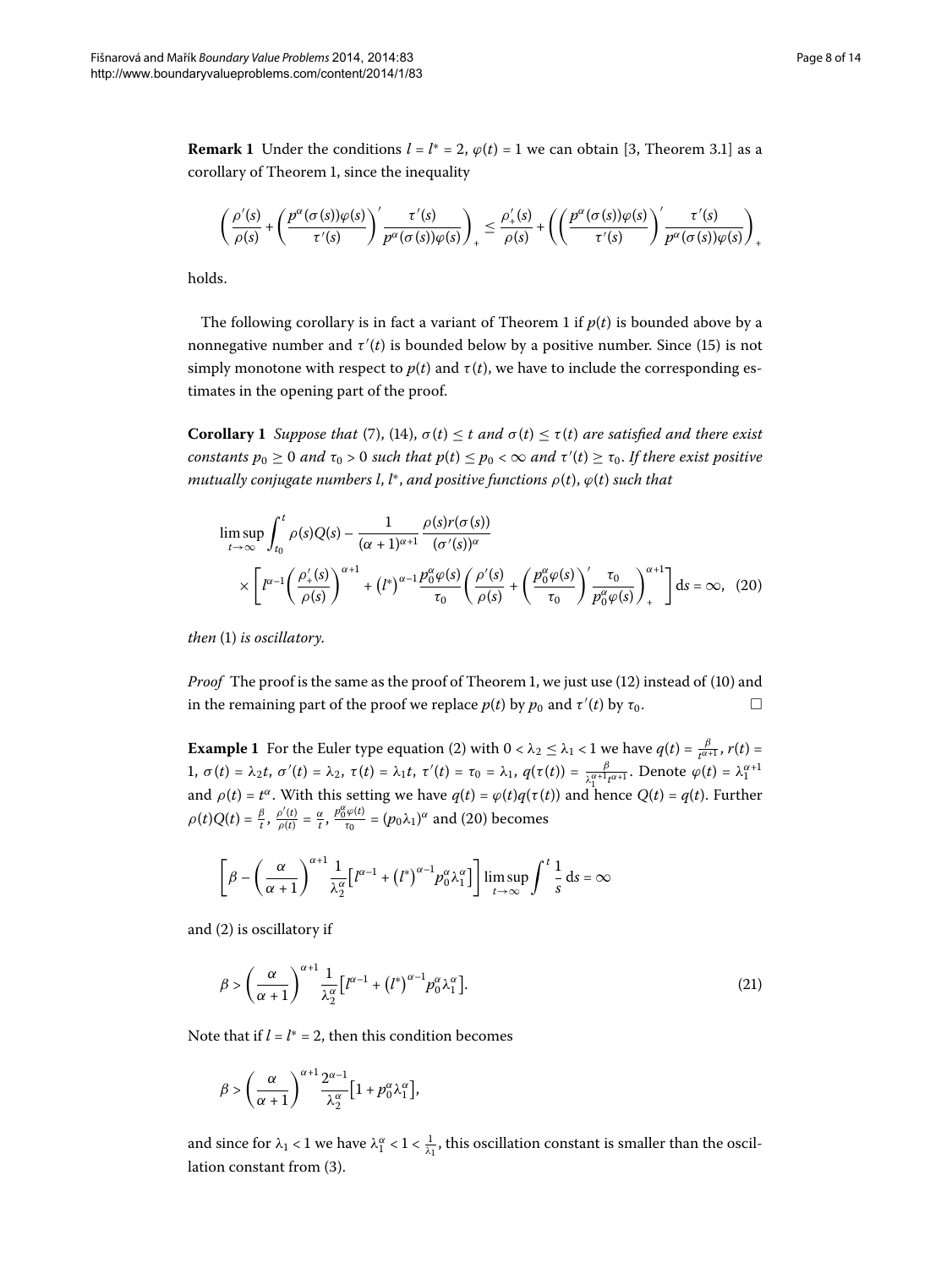Further, if  $p_0 = 0$  and  $\lambda_1 = 1 = \lambda_2$ , then [\(](#page-0-1)1[\)](#page-7-2) becomes (5). Condition (21) becomes

$$
\beta>\left(\frac{\alpha}{\alpha+1}\right)^{\alpha+1}l^{\alpha-1}
$$

and, since  $l > 1$  is arbitrary, we get

$$
\beta>\left(\frac{\alpha}{\alpha+1}\right)^{\alpha+1}
$$

which is well known to be an optimal and non-improvable oscillation constant for (5[\)](#page-1-3). In this sense we consider our result as reasonably sharp.

Finally, taking into account that  $l^* = \frac{l}{l-1}$ , condition (21[\)](#page-7-2) becomes

<span id="page-8-2"></span>
$$
\beta > \left(\frac{\alpha}{\alpha+1}\right)^{\alpha+1} \frac{1}{\lambda_2^{\alpha}} \left[l^{\alpha-1} + \left(\frac{l}{l-1}\right)^{\alpha-1} p_0^{\alpha} \lambda_1^{\alpha}\right].
$$

A simple computation shows that the function

$$
f(l) = l^{\alpha - 1} + \left(\frac{l}{l - 1}\right)^{\alpha - 1} p_0^{\alpha} \lambda_1^{\alpha}, \quad l > 1,
$$
\n
$$
(22)
$$

satisfies

$$
f'(l)=(\alpha-1)l^{\alpha-2}\Bigg[1-\frac{1}{(l-1)^\alpha}p_0^\alpha\lambda_1^\alpha\Bigg]
$$

and has a global minimum at  $l = 1 + p_0\lambda_1$ . Thus the choice  $l = 1 + p_0\lambda_1$  in (21) produces the smallest oscillation constant

$$
\beta > \left(\frac{\alpha}{\alpha+1}\right)^{\alpha+1} \frac{(1+p_0\lambda_1)^{\alpha}}{\lambda_2^{\alpha}}
$$

**Example 2** Baculíková et al. [5, Example 2.1] considered the equation

<span id="page-8-1"></span><span id="page-8-0"></span>.

$$
\left(t\left|z'(t)\right|z'(t)\right)' + \frac{b}{t^2}\left|x(\beta t)\right|x(\beta t) = 0\tag{23}
$$

with  $z(t) = x(t) + p_0x(\omega t)$ ,  $p_0 > 0$ ,  $b > 0$  and  $0 < \beta < 1$ . They proved that under the condition  $\beta < \omega < 1$  (23) is oscillatory if

$$
b \ln \frac{\omega}{\beta} > \frac{\omega + p_0^2}{2\beta e \omega} \tag{24}
$$

(note that this condition is misprinted in  $[5]$  $[5]$ ). This condition naturally produces poor oscillation constant if  $\beta$  is close to  $\omega$ . In our notation we have  $\alpha = 2$ ,  $q(t) = b/t^2$ ,  $r(t) = t$ ,  $\sigma(t) = \beta t$ ,  $\sigma'(t) = \beta$ ,  $\tau(t) = \omega t$ ,  $\tau'(t) = \tau_0 = \omega$ . We choose  $\varphi(t) = \omega^2$  and  $\rho(t) = t$ . Thus (20) takes the form

$$
\left[b - \frac{l + l^* p_0^2 \omega}{3^3 \beta}\right] \lim_{t \to \infty} \int_{t_0}^t \frac{1}{s} \, \mathrm{d}s = \infty.
$$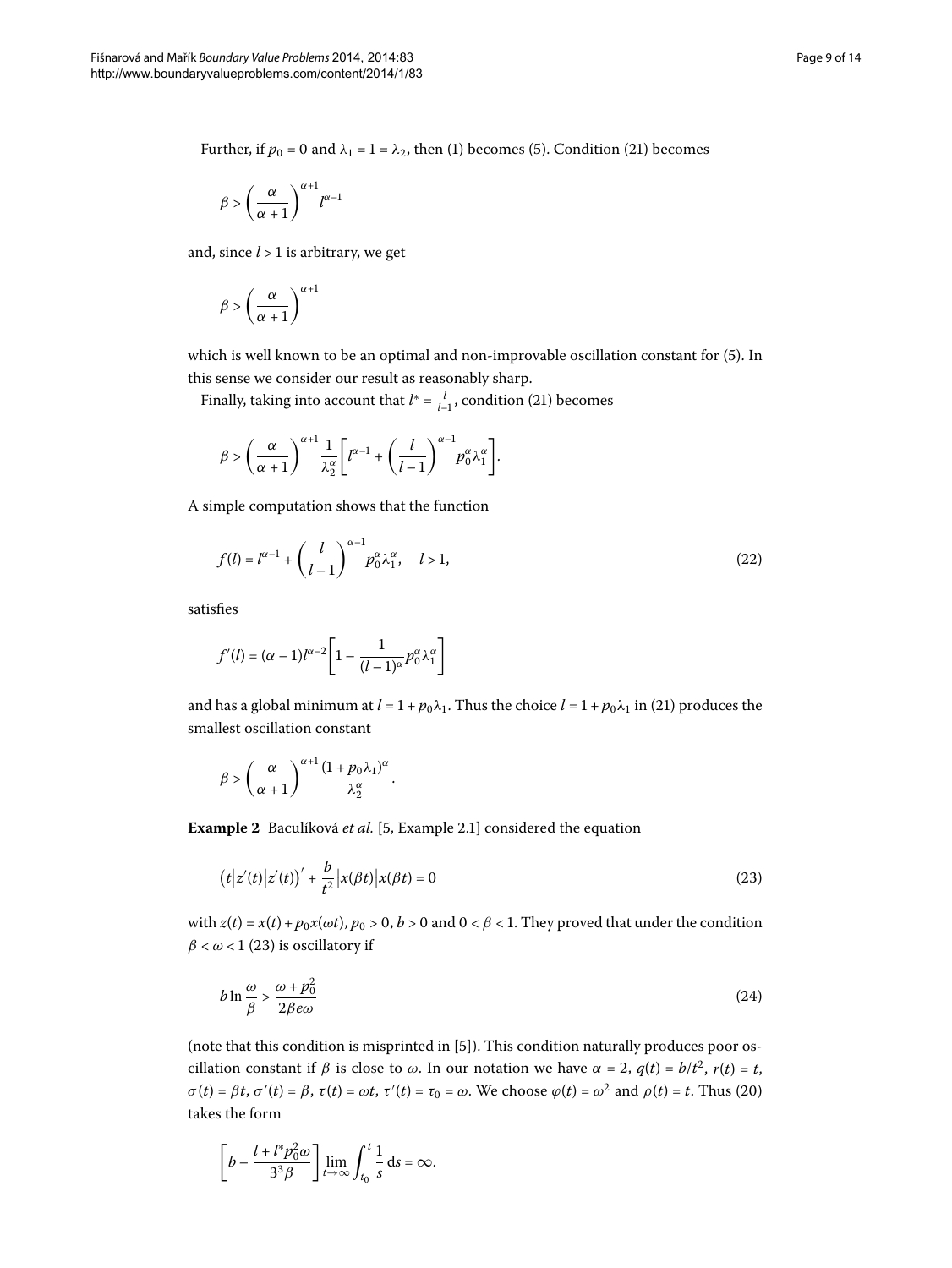<span id="page-9-1"></span>

Taking into account that  $l^* = \frac{l}{l-1}$  and that the function  $l + l^*p_0^2\omega$  has a local minimum  $(1 + p_0\sqrt{\omega})^2$  $(1 + p_0\sqrt{\omega})^2$  $(1 + p_0\sqrt{\omega})^2$  at the point  $l = 1 + p_0\sqrt{\omega}$ , we find that (23) is oscillatory if

<span id="page-9-0"></span>
$$
b > \frac{(1 + p_0\sqrt{\omega})^2}{27\beta}.\tag{25}
$$

<span id="page-9-2"></span>This condition completes condition (24[\)](#page-8-1). It is possible to find constants  $\omega$  and  $\beta$  for which  $(25)$  $(25)$  is better than  $(24)$ , as well as constants where the opposite is true. The fact that both estimates depend heavily on the parameters is illustrated by Figure 1[.](#page-9-1)

The following corollary suggests another modification of the proof of Theorem [:](#page-4-2) we replace condition (7[\)](#page-2-4) by weaker condition (8) and add conditions which ensure that  $x$  possesses the same type of monotonicity as *z*.

**Corollary 2** *Suppose that p*[\(](#page-4-0)*t*)  $\equiv p_0$ , (8), (14),  $\sigma(t) \leq t$  and  $\sigma(t) \leq \tau(t)$  hold. If (20) holds for *some mutually conjugate numbers l*, *l* <sup>∗</sup> *and positive functions ρ*(*t*), *ϕ*(*t*), *then every solution of* [\(](#page-0-1)) *is either oscillatory*, *or the first derivative of this solution is oscillatory*.

*Proof* Suppose, by contradiction, that the assumptions are satisfied and *x* is an eventually positive solution of (1) such that  $x'(t)$  is not oscillatory.

We proceed as in Theorem 1 with modifications mentioned in the proof of Corollary 1[.](#page-7-3) To ensure that Lemma 3 can be applied even though  $(7)$  $(7)$  need not to hold note that from the fact that *z* is eventually increasing,  $p(t)$  constant and  $x(t)$  not oscillatory we conclude easily that *x* is also eventually increasing.  $\Box$ 

In the following example we show an application of Corollary 2 to the equation where  $\sigma(\tau(t)) \neq \tau(\sigma(t)).$ 

**Example 3** Consider the equation

$$
\left[\Phi\big(\big(x(t)+p_0x(t-\lambda_1)\big)'\big)\right]'+\frac{\beta}{t^{\alpha+1}}\Phi\big(x(\lambda_2t)\big)=0
$$

with  $0 \le p_0, \alpha \ge 1, \beta > 0, \lambda_1 > 0, \lambda_2 \in (0,1)$ . We have  $q(t) = \beta / t^{\alpha+1}, \sigma(t) = \lambda_2 t, \sigma'(t) = \lambda_2$ ,  $\tau(t) = t - \lambda_1$ ,  $\tau'(t) = \tau_0 = 1$ ,  $\sigma(\tau(t)) = \lambda_2 t - \lambda_2 \lambda_1 \ge \lambda_2 t - \lambda_1 = \tau(\sigma(t))$ ,  $\sigma(t) \le \tau(t)$  for large t and  $q(\tau(t)) \geq q(t)$ . We choose  $\varphi(t) = 1$  and  $\rho(t) = t^{\alpha}$ . With this setting the condition (20) takes the form

$$
\left[\beta-\left(\frac{\alpha}{\alpha+1}\right)^{\alpha+1}\frac{1}{\lambda_2^{\alpha}}\left(l^{\alpha-1}+\left(l^*\right)^{\alpha-1}p_0^{\alpha}\right)\right]\lim_{t\to\infty}\ln\frac{t}{t_0}=\infty.
$$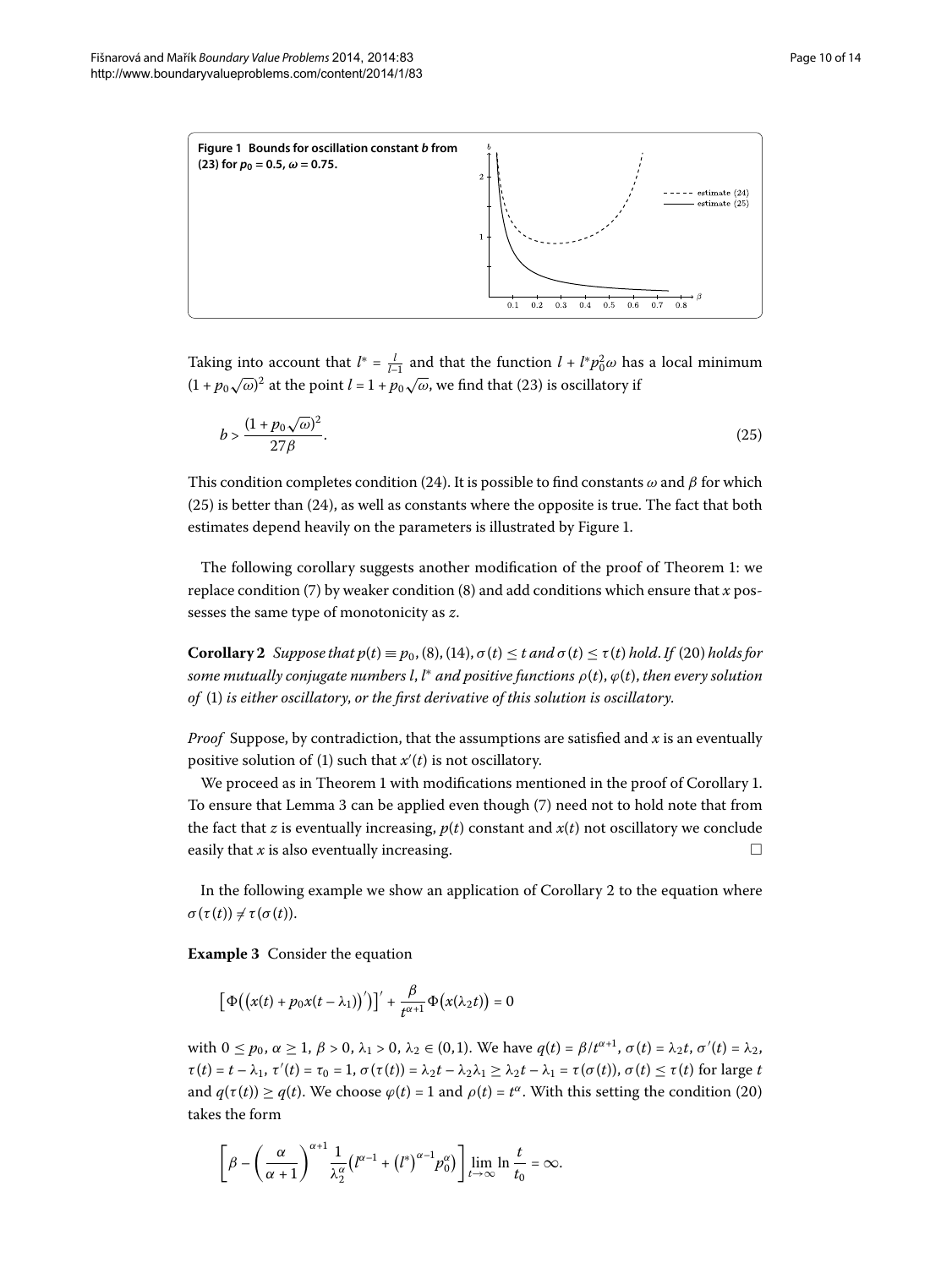Using this computation and using the fact that the function  $l^{\alpha-1} + (l^*)^{\alpha-1}p_0^{\alpha}$  takes global minimum on  $l \in (1, \infty)$  for  $l = 1 + p_0$  and  $l^* = 1 + 1/p_0$  we see that the condition

$$
\beta > \left(\frac{\alpha}{\alpha+1}\right)^{\alpha+1} \frac{(1+p_0)^{\alpha}}{\lambda_2^{\alpha}}
$$

<span id="page-10-0"></span>guarantees that either every solution or derivative of every solution of the equation is oscillatory.

In the following theorem we drop the condition  $\sigma(t) \leq \tau(t)$  and use the opposite  $\sigma(t) \geq$  $\tau(t)$  $\tau(t)$ . In this case we modify the denominator in the Riccati type substitutions (16) and (18).

**Theorem 2** *Suppose that* (7[\)](#page-4-0), (14),  $\tau(t) \leq t$  *and*  $\sigma(t) \geq \tau(t)$  *hold. Further suppose that there*  $e$ xist positive mutually conjugate numbers l,  $l^*$  and positive functions  $\rho \in C^1([t_0,\infty), {\mathbb R}^+),$ *ϕ*(*t*) *such that*

$$
\limsup_{t \to \infty} \int_{t_0}^t \rho(s)Q(s) - \frac{1}{(\alpha + 1)^{\alpha + 1}} \frac{\rho(s)r(\tau(s))}{(\tau'(s))^{\alpha}} \times \left[ l^{\alpha - 1} \left( \frac{\rho'_+(s)}{\rho(s)} \right)^{\alpha + 1} + (l^*)^{\alpha - 1} \frac{p^{\alpha}(\sigma(s))\varphi(s)}{\tau'(s)} \times \left( \frac{\rho'(s)}{\rho(s)} + \left( \frac{p^{\alpha}(\sigma(s))\varphi(s)}{\tau'(s)} \right)' \frac{\tau'(s)}{p^{\alpha}(\sigma(s))\varphi(s)} \right)_+^{\alpha + 1} \right] ds = \infty.
$$

*Then* (1) *is oscillatory*.

*Proof* Suppose, by contradiction, that all the conditions are satisfied and an eventually positive solution  $x(t)$  of (1) exists. As in the proof of Theorem 1, we can show that  $r(t)\Phi(z'(t))$  is decreasing eventually and  $z'(t)$  increasing eventually. Let us work on the interval  $(t_2, \infty)$  where  $t_2$  is such that

$$
\min\{x(t),x(\tau(t)),x(\sigma(t)),x(\tau(\sigma(t))),z'(t),z'(\tau(t)),z'(\sigma(t)),z'(\tau(\sigma(t)))\}>0
$$

for every  $t > t_2$ .

Define

$$
\omega(t) = \rho(t) \frac{r(t)(z'(t))^{\alpha}}{z^{\alpha}(\tau(t))}.
$$

As in the proof of Theorem 1, we have  $\omega(t) > 0$  and

$$
\omega'(t) = \rho'(t) \frac{r(t)(z'(t))^{\alpha}}{z^{\alpha}(\tau(t))} + \rho(t) \frac{(r(t)(z'(t))^{\alpha})'}{z^{\alpha}(\tau(t))} - \alpha \rho(t) \frac{r(t)(z'(t))^{\alpha} z'(\tau(t)) \tau'(t)}{z^{\alpha+1}(\tau'(t))}.
$$

From  $\tau(t) \leq t$  and from the monotonicity of  $r(t)\Phi(z'(t))$  we have

$$
z'\big(\tau(t)\big) \ge \left(\frac{r(t)}{r(\tau(t))}\right)^{1/\alpha} z'(t)
$$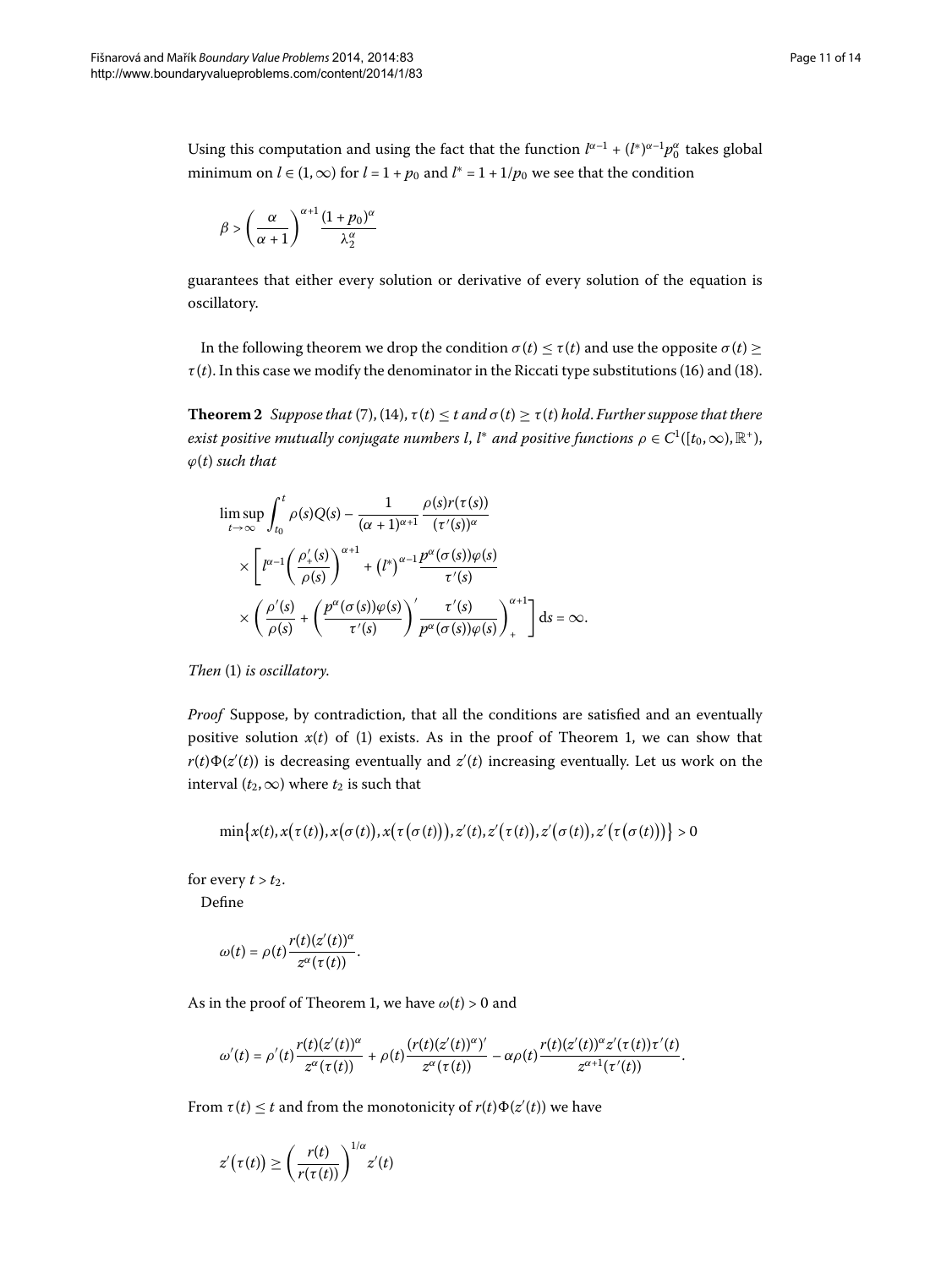and combining these computations we get

$$
\omega'(t)\leq \frac{\rho'(t)}{\rho(t)}\omega(t)+\rho(t)\frac{(r(t)(z'(t))^\alpha)'}{z^\alpha(\tau(t))}-\frac{\alpha\tau'(t)}{\rho^{1/\alpha}(t)r^{1/\alpha}(\tau(t))}\omega^{\frac{\alpha+1}{\alpha}}(t).
$$

Further we define

$$
v(t) = \rho(t) \frac{r(\tau(t))(z'(\tau(t)))^{\alpha}}{z^{\alpha}(\tau(t))},
$$

differentiate

$$
v'(t) = \rho'(t) \frac{r(\tau(t))(z'(\tau(t)))^{\alpha}}{z^{\alpha}(\tau(t))} + \rho(t) \frac{(r(\tau(t))(z'(\tau(t)))^{\alpha})'}{z^{\alpha}(\tau(t))}
$$

$$
-\alpha \rho(t) \frac{r(\tau(t))(z'(\tau(t)))^{\alpha} z'(\tau(t))\tau'(t)}{z^{\alpha+1}(\tau(t))},
$$

and conclude

$$
v'(t) = \frac{\rho'(t)}{\rho(t)}v(t) + \rho(t)\frac{(r(\tau(t))(z'(\tau(t)))^{\alpha})'}{z^{\alpha}(\tau(t))} - \frac{\alpha\tau'(t)}{\rho^{1/\alpha}(t)r^{1/\alpha}(\tau(t))}v^{\frac{\alpha+1}{\alpha}}(t).
$$

Similarly as in the proof of Theorem 1 and using the fact that monotonicity of  $z(t)$  and inequality  $\sigma(t) \geq \tau(t)$  imply  $Q(t) \frac{z(\sigma(t))}{z(\tau(t))} \geq Q(t)$ , we get

$$
l^{\alpha-1}\omega'(t) + (l^*)^{\alpha-1}\frac{p^{\alpha}(\sigma(t))\varphi(t)}{\tau'(t)}\nu'(t)
$$
  
\n
$$
\leq -\rho(t)Q(t) + l^{\alpha-1}\left[\frac{\rho'(t)}{\rho(t)}\omega(t) - \frac{\alpha\tau'(t)}{\rho^{1/\alpha}(t)r^{1/\alpha}(\tau(t))}\omega^{\frac{\alpha+1}{\alpha}}(t)\right]
$$
  
\n
$$
+ (l^*)^{\alpha-1}\left[\frac{p^{\alpha}(\sigma(t))\varphi(t)}{\tau'(t)}\frac{\rho'(t)}{\rho(t)}\nu(t) - \frac{p^{\alpha}(\sigma(t))\varphi(t)}{\tau'(t)}\frac{\alpha\tau'(t)}{\rho^{1/\alpha}(t)r^{1/\alpha}(\tau(t))}\nu^{\frac{\alpha+1}{\alpha}}(t)\right]
$$

<span id="page-11-1"></span>The remaining part of the proof is the same as in Theorem 1[.](#page-4-2)

<span id="page-11-0"></span>
$$
\Box
$$

.

**Remark 2** Similarly as in Remark 1[,](#page-7-4) [\[](#page-13-2)3, Theorem 3.3] is a corollary of Theorem 2.

**Corollary 3** *Suppose that* [\(](#page-2-3)7[\)](#page-4-0), (14),  $\tau(t) \leq t$  *and*  $\sigma(t) \geq \tau(t)$  *hold. Furthermore, suppose that there exist constants*  $p_0 \ge 0$  *and*  $\tau_0 > 0$  *such that*  $p(t) \le p_0 < \infty$  *and*  $\tau'(t) \ge \tau_0$ *. If there exist positive mutually conjugate numbers l*, *l* <sup>∗</sup>, *and positive functions ρ*(*t*), *ϕ*(*t*) *such that*

$$
\limsup_{t \to \infty} \int_{t_0}^t \rho(s)Q(s) - \frac{1}{(\alpha + 1)^{\alpha + 1}} \frac{\rho(s)r(\tau(s))}{(\tau'(s))^{\alpha}} \times \left[ l^{\alpha - 1} \left( \frac{\rho'_+(s)}{\rho(s)} \right)^{\alpha + 1} + (l^*)^{\alpha - 1} \frac{p_0^{\alpha} \varphi(s)}{\tau_0} \left( \frac{\rho'(s)}{\rho(s)} + \left( \frac{p_0^{\alpha} \varphi(s)}{\tau_0} \right)^{\alpha} \frac{\tau_0}{p_0^{\alpha} \varphi(s)} \right) \right] ds = \infty, \quad (26)
$$

*then* (1[\)](#page-0-1) *is oscillatory*.

*Proof* The proof is he same as the proof of Corollary 1[.](#page-7-3) We just use Theorem 2 instead of Theorem 1[.](#page-4-2)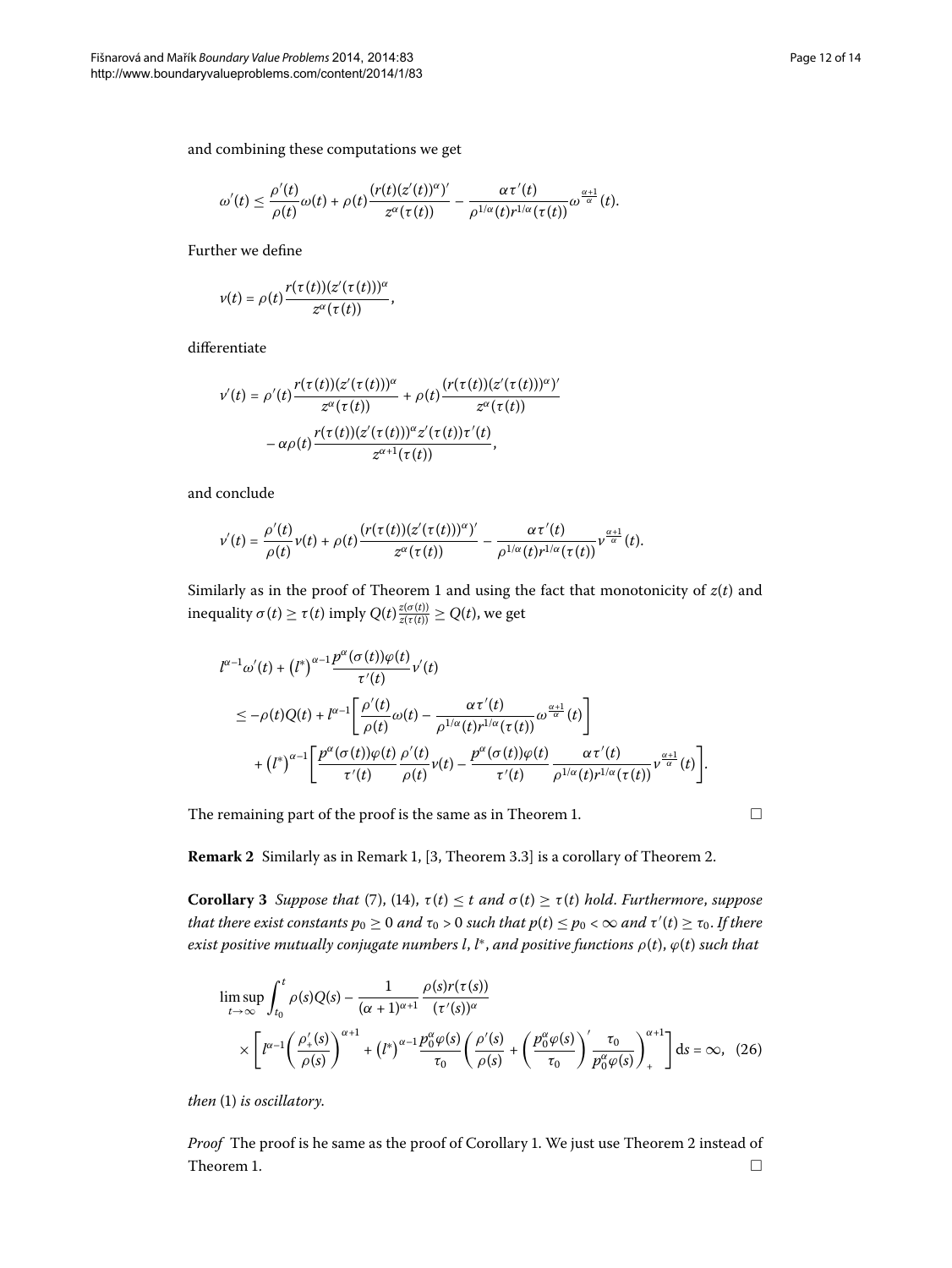<span id="page-12-0"></span>**Example 4** Consider (2[\)](#page-1-0) with  $\lambda_2 \geq \lambda_1$ . We choose the functions  $\rho$  and  $\varphi$  as in Example 1 and find that  $(1)$  $(1)$  is oscillatory if

<span id="page-12-1"></span>
$$
\beta > \left(\frac{\alpha}{\alpha + 1}\right)^{\alpha + 1} \frac{(1 + p_0 \lambda_1)^{\alpha}}{\lambda_1^{\alpha}}.
$$
\n(27)

Let us compare this result with (4). The inequalities  $\alpha \geq 1$ ,  $p_0 \geq 0$ , and  $\lambda_1 < 1$  imply

$$
2^{\alpha-1}+2^{\alpha-1}\frac{p_0^{\alpha}}{\lambda_1}\geq 2^{\alpha-1}+2^{\alpha-1}p_0^{\alpha}\lambda_1^{\alpha}=f(2)\geq (1+p_0\lambda_1)^{\alpha},
$$

<span id="page-12-2"></span>where *f* is defined by [\(](#page-8-2)22) and  $(1 + p_0\lambda_1)^\alpha$  is a global minimum of *f* on  $(1, \infty)$ . Hence

$$
\frac{2^{\alpha-1}\alpha^{\alpha+1}}{(\alpha+1)^{\alpha+1}\lambda_1^{\alpha}}\left(1+\frac{p_0}{\lambda_1}\right) \ge \left(\frac{\alpha}{\alpha+1}\right)^{\alpha+1}\frac{(1+p_0\lambda_1)^{\alpha}}{\lambda_1^{\alpha}}
$$

and  $(27)$  $(27)$  is sharper than  $(4)$ .

The following corollary is a variant of Corollary 2 for  $\sigma(t) \geq \tau(t)$ .

**Corollary 4** Suppose that  $p(t) \equiv p_0$  $p(t) \equiv p_0$  $p(t) \equiv p_0$  $p(t) \equiv p_0$  $p(t) \equiv p_0$ , (8), (14),  $\tau(t) \le t$  and  $\sigma(t) \ge \tau(t)$  hold. If (26) holds for *some mutually conjugate numbers l*, *l* <sup>∗</sup> *and positive functions ρ*(*t*), *ϕ*(*t*), *then every solution of* [\(](#page-0-1)) *is either oscillatory*, *or the first derivative of this solution is oscillatory*.

*Proof* The proof is the same as the proof of Corollary 2[;](#page-9-2) we only replace Theorem 1 by Theorem 2 and Corollary 1 by Corollary 3.  $\Box$ 

**Remark 3** There are two main approaches how to handle Riccati type transformation in the oscillation theory of neutral differential equations. The first applies if  $0 \le p(t) < 1$ and the shift in the differential term is handled by utilizing the estimate  $z(t)(1 - p(t)) \le$ *x*(*t*); see *e.g.* [7[–](#page-13-6)9[\]](#page-13-7). Thus the results of this type depend on term  $(1 - p(\sigma(t)))$ . Another frequent approach which has been used in  $[3, 10]$  $[3, 10]$  $[3, 10]$  and also in this paper is summing up the equation at *t* and  $\tau(t)$  and working with the resulting sum. Since it is necessary to take out common factor, the oscillation criteria usually contain term  $\min\{q(t), q(\tau(t))\}$ . Since both  $q(t)$  and  $q(\tau(t))$  may differ significantly, we developed in this paper a method which replaces this term with the term  $\min\{q(t), \varphi(t)q(\tau(t))\}$ , where the function  $\varphi(t)$  is in some sense arbitrary and may have influence on the final oscillation criterion. We also showed on examples in previous section that this idea produces nonempty extension of known results. We conjecture that a similar idea can be used to obtain new results also in the case of a series of papers by Baculíková and Džurina [\[](#page-13-4)5, 11, 12[\]](#page-13-10), where a sum of two equations (in the original variable and in the shifted variable) is used to derive a certain first-order delay differential equation and the oscillation criteria are formulated in terms of this first-order equation. However, this idea exceeds the scope of this paper and will be examined in other research.

#### **4 Conclusion**

New oscillation theorems for second-order half-linear differential equations have been obtained. The novelty is in the point that we employed general linear combination based